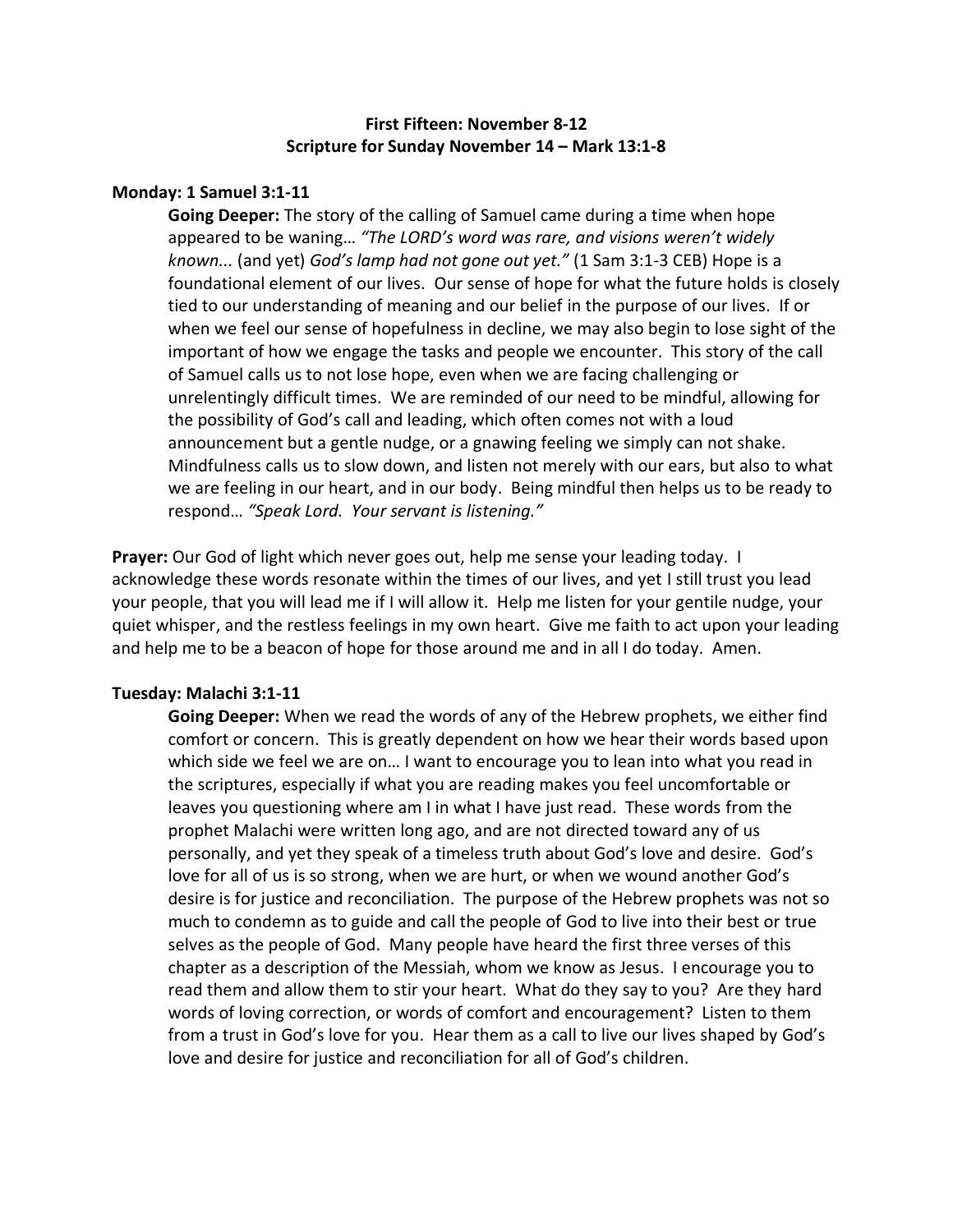**Prayer:** Loving God whose mercy is wider than any ocean and whose compassion is deeper than any valley… help me hear and respond to your call to live as a disciple of Jesus. Help me trust your love is so strong you come to all who need you. Help me know your desire is for me to live my life guided by your love for me; knowing there will be times when your word both recorded in scripture or shared by those who are your prophets still… will be lovingly corrective and encouragingly instructive. I trust your love and leading for me today. Amen.

## **Wednesday: Romans 12:9-21**

**Going Deeper:** In these 13 verses Paul has shared a prescription for how to live our faith in every situation we could ever possibly face. I realize my statement can be challenged, but is that the point? Unfortunately, we find ourselves in a time where challenging one another has become more important than creating community and space to learn from one another. I believe Paul is trying to share in these 13 verses, to us as a community of faith, how to embrace his challenge given to us in Romans 12:2… *"Do not conform any longer to the pattern of this world but be transformed by the renewing of your mind."*  (NIV) I encourage you to read these verses not merely throughout your day, but to bookmark them in your Bibles! Go back to them when you find yourselves in difficult situations, or in conflicted relationships. Their call and teaching are central to what it means to follow Jesus and to allow the work of God's Spirit to transform our lives. These verses challenge us to listen to our "better angels" and allow God to shine through our lives into the lives and world around us. One last thing, hear these words as filled with grace, they are not easy to abide by, and God's grace is always waiting when we miss the mark.

**Prayer:** Our God of tender mercy, hear me as I pray. Help me to love with sincerity. Help me find hope in every situation and be kind and patient when I am pushed beyond what I feel are my limits. Your mercy and humility are revealed to me through Jesus, and I ask for your grace to help me see those I meet who like me, as well as those who are different as my equal in every way… knowing when I have been hurt by another you see and will seek restoration and balance because that is your way of love. Our God of tender mercy, hear me as I pray. Amen.

#### **Thursday: Matthew 20:1-16**

**Going Deeper:** As you read this parable of the Kingdom of God what gets stirred up in you? Where are you drawn to question the outcome and meaning in this parable of Jesus. This teaching may be hard to hear from our context of production and earning, but I encourage you to not get lost in what is fair and what is right according to our culture. I hope you will allow this parable to get under your skin and cause you to wrestle with what Jesus might be saying to you! Jesus' parables were meant to stir us up, they were meant to help us consider what we thought we knew and what we often take for granted. This "Kingdom" parable is meant to challenge us to consider what operating system we use, what frame of reference do we center our lives upon. Jesus is asking who or what is the center of your life, what are your priorities? The truth is God is not fair, God's love is given freely and extravagantly and without our need of approval.